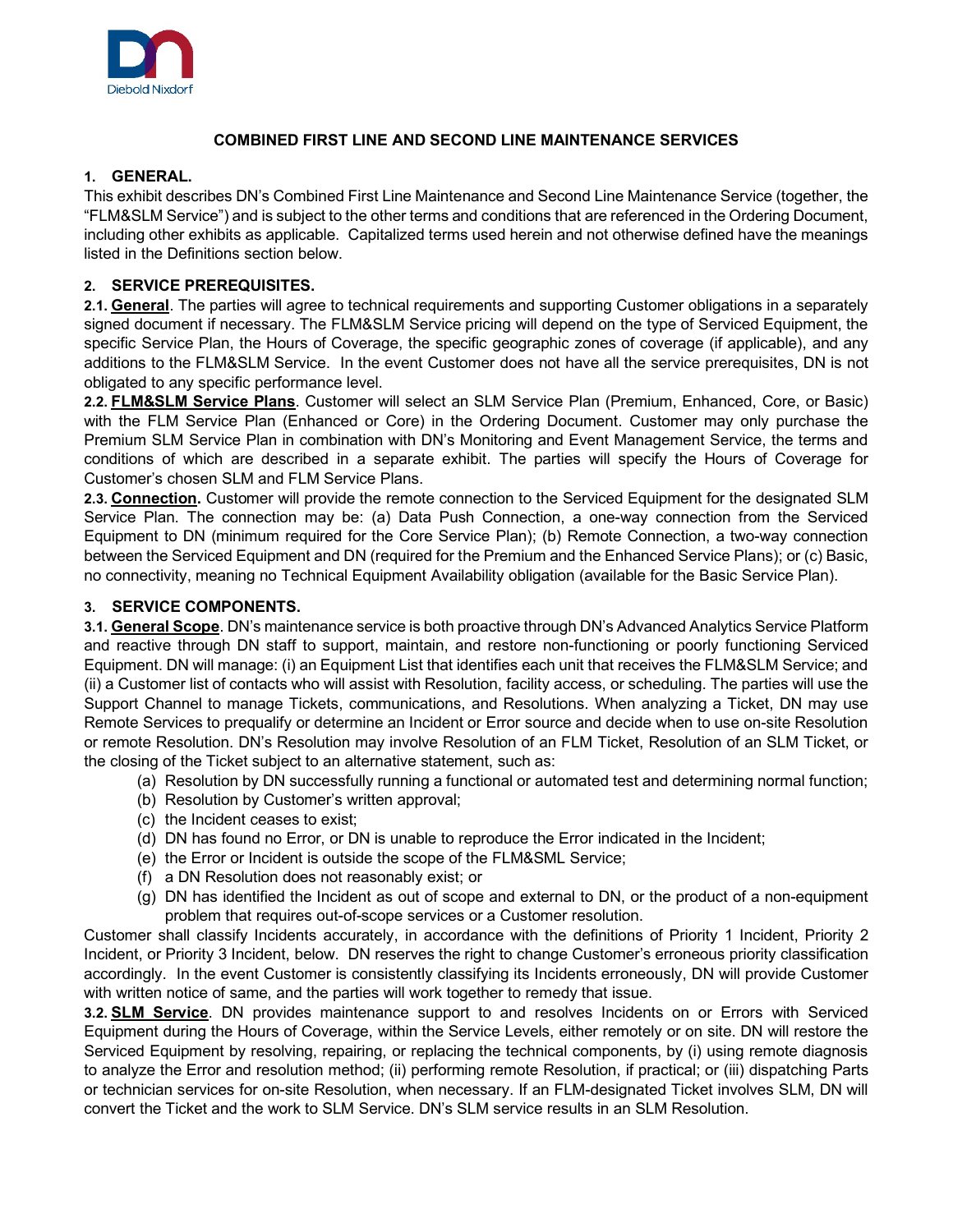**3.3. FLM Service**. DN will restore the Serviced Equipment by resolving, repairing, or replacing the non-technical components, through resolving minor malfunctions that (i) rely on information or guidance on the Serviced Equipment's operator panel or the operator manual (removal of paper jams, foreign material, etc.); or (ii) require no tools (reboot, reset, removal of jams or foreign material, etc.). During FLM service, DN will replace Consumables, as necessary, if Customer provides the Consumables on-site or if an Ordering Document specifies DN will provide the Consumables (e.g., printer-related ink cartridges or paper). If possible, DN may resolve Errors via remote Resolution. DN's FLM service results in an FLM Resolution.

**3.4. As Needed FLM&SLM Service**. FLM&SLM Service may include: (i) field change orders, i.e. changes or updates to the DN-manufactured Serviced Equipment initiated by DN for purposes of preventing future errors and performed by DN during its next visit on-site; or (ii) performance-based preventative maintenance, consisting of the inspection of high-usage components, cleaning of the fascia, and minor routine adjustments, in each case as determined by DN during an FLM&SLM Service. DN may choose to make more specific preventative maintenance services available under a separate exhibit, as mutually agreed by DN and Customer.

# **4. UNESCORTED ACCESS.**

**4.1. Conditions for Unescorted Access to Serviced Equipment**. DN will access the Serviced Equipment on-site, without a Customer escort, only if Customer engages DN to provide Cash Handling Services (available under a separate exhibit) or DN has entered into a shared liability agreement with Customer's contracted CIT Vendor; and, in either case, (i) the cash or valuables within the Serviced Equipment are secured by an auditable, electronic lock; and (ii) no other third party will have access to the Serviced Equipment. Otherwise, Customer will escort DN's technician each time DN provides FLM&SLM Service. DN may refuse to perform on-site services if Customer does not meet the conditions for permitted unescorted access. Customer will be responsible for its CIT Vendor entering a shared liability agreement with DN. If Customer fails a condition for unescorted access, DN will have no liability for any cash losses even if DN had access to the Serviced Equipment during the balancing period in which the loss occurred, and DN will have no duty to investigate the cash loss.

**4.2. Conditions for Access to Cash**. DN may access cash within the Serviced Equipment during an FLM&SLM Service, only if (i) Customer or its third-party representative (e.g. CIT Vendor) escorts DN's technician, during any time that DN must access the cash to fix the Error; or (ii) the parties otherwise mutually agree in writing, on a caseby-case basis. Otherwise, Customer will ensure that DN has no access to the cash during FLM&SLM services or for any on-site Resolution efforts. DN has no liability for any cash stored in the Service Equipment during FLM&SLM Services. DN's Cash Liability and Claims Exhibit describes the allocation and limitation of liability for physical cash losses, and applies even if Customer has engaged a CIT Vendor directly.

### **5. MISCELLANEOUS.**

Customer will provide free, clear and safe access to the Serviced Equipment and a safe and suitable workspace and environment for DN to perform its services within OSHA, ADA and local government standards, free of hazardous materials. Customer will maintain a suitable operating environment in accordance with applicable law and as specified by DN or other manufacturer of the Serviced Equipment, and operate the Serviced Equipment in accordance with the manufacturer's recommendations. If any Serviced Equipment has been furnished by other than DN, Customer authorizes DN to perform the FLM&SLM Service on such third-party equipment as Customer's agent. Customer is responsible for obtaining all rights and authorizations for DN to perform the FLM&SLM Service on such third-party equipment, and will defend, indemnify, and hold DN harmless from and against any related claims that may be made against DN as a result of DN's performance of such services.

# **6. OUT OF SCOPE.**

Any request for items not listed in scope, or deviations from DN's standard offer, will be billed at DN's then-current time and materials rates. In the event Customer would like specific out-of-scope services on a recurring basis, this will require a Change Request document or separate agreement and Customer signature. Additional charges may apply and will be documented on the Change Request form.

# **7. SERVICE REPORTING AND KEY PERFORMANCE INDICATORS.**

Any applicable Service Levels or Key Performance Indicators are specified in the Ordering Document or will be otherwise provided upon request.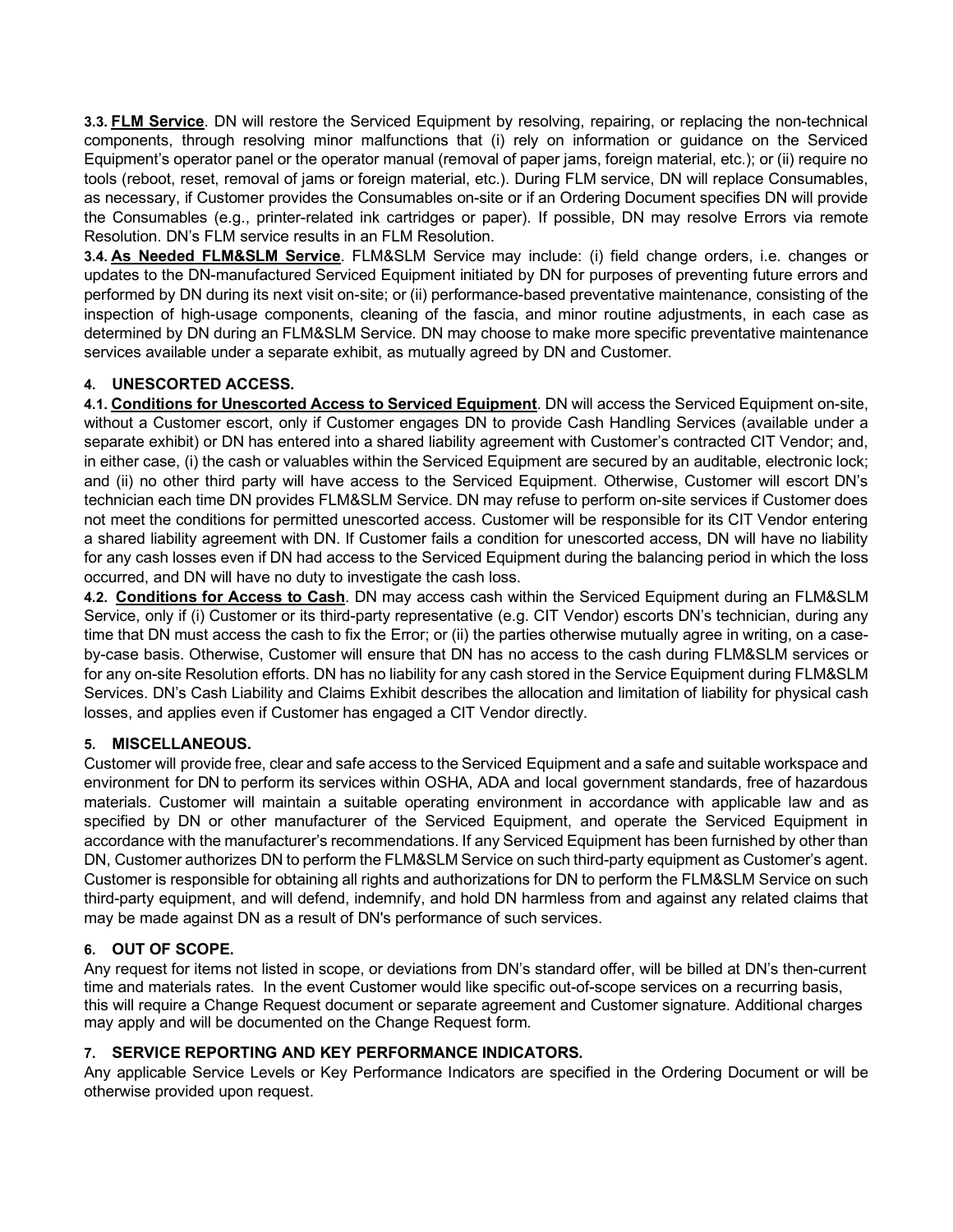#### **8. DEFINITIONS**

"Advanced Analytics Service Platform" means DN's AllConnect Data Engine ("ACDE"), which tracks Serviced Equipment metrics to assist with identifying an Error source or otherwise predicting Serviced Equipment needs. ACDE tracks flight records of technical data (referring to maintenance-relevant information from integrated electronics, sensors and actuators, e.g. switching cycles, energy consumption, etc.) collected from the Serviced Equipment via ACDE functionality and written back to DN either via Data Push Connection or Remote Connection. ACDE's flight records contain technical data, only, and no user personal information.

"Change Request" means a change requested by either party to an Ordering Document or other agreement that is in effect, for products, software or services not otherwise covered in such agreement, the documentation and negotiation of which is accomplished through DN's standard change control process. A Change Request may be required if DN reasonably deems it necessary due to unforeseen circumstances, or if Customer has made a request that increases the scope of DN's agreed-upon services.

"CIT Vendor" means the cash in transit vendor or an armored car carrier (ACC) that provides Customer's Cash Handling Services. If not otherwise stated, Customer selects and contracts with its CIT Vendor.

"Consumables" means a component of the Serviced Equipment that is used up or permanently altered in the process of using the Serviced Equipment, such as printer paper, ink, batteries or other wear parts specified in the applicable operations manual. Customer provides the Consumables unless specified in an Ordering Document. Consumables does not include Parts or media cassettes.

"Data Push Connection" means the singular (one-way) transmission of data from the Serviced Equipment to DN's advanced analytics service platform to enable DN to perform remote analytic and diagnostic services, such as status messages, error codes and other information regarding the Serviced Equipment's operating status.

"Equipment List" means a list of the Serviced Equipment that specifies each item of such equipment by type, location, and services that apply, along with term, price for the monthly fees, and any special notes for the Serviced Equipment.

"Error" means the Serviced Equipment becomes inoperative or shows abnormal conditions to materially conform to the applicable specifications.

"First Line Maintenance Service" or "FLM" is as described in Section 3.3, subject to the other terms and conditions herein.

"Hours of Coverage" means the days and times that DN is required to provide services, as agreed upon in the Ordering Document. If such hours are not specifically listed in the Ordering Document, the Hours of Coverage will be from 9am to 5pm local time, Monday through Friday (excluding holidays). For DN's work performed outside the Hours of Coverage, DN may charge its then-current billed work rates.

"Incident" means an unplanned interruption to the Serviced Equipment or reduction in the quality of the performance or operability of the Serviced Equipment communicated to DN through the Support Channel.

"Ordering Document" means the document executed by Customer that identifies the specific quantities, charges and other applicable terms and conditions (including other exhibits) of Customer's order of DN products, software and/or services, as they relate to this exhibit.

"Parts" means items such as spare parts and wear parts that can be bought separately to replace old or broken parts in Serviced Equipment. Parts does not include Consumables. Parts may be new parts or refurbished parts (as new) both of like quality to return the Serviced Equipment to proper operating condition. Customer will automatically become the owner of all Parts being installed during the services, while DN will be the owner of unused or removed Parts during the services.